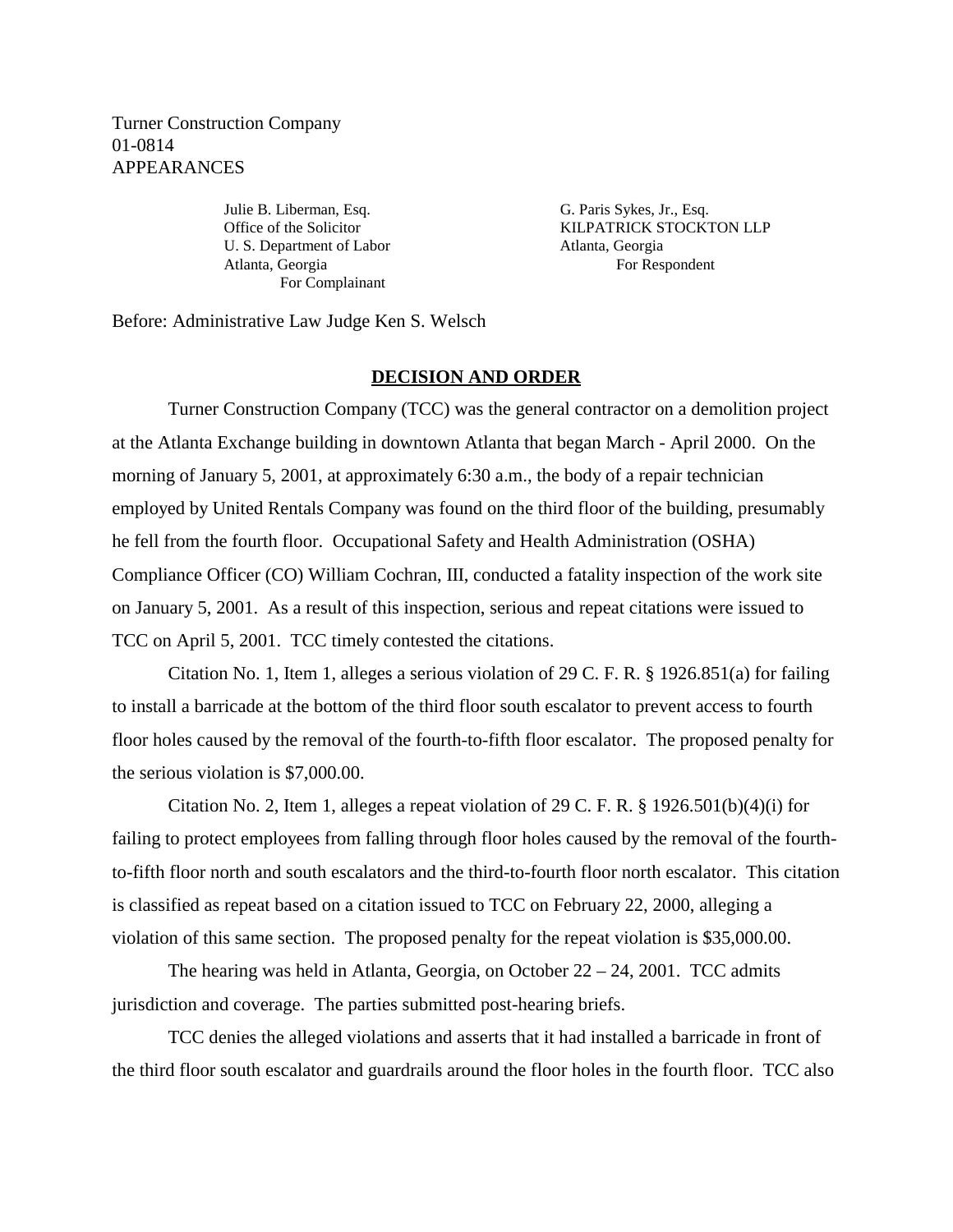claims that the alleged violations are barred by the six-month statute of limitation and that it is prejudiced because OSHA failed to have a final closing conference.

For the following reasons, the violations are vacated.

## **Background**

TCC is primarily engaged in commercial and industrial construction. Its main corporate office is in Dallas, Texas. TCC has in excess of 4,000 employees.

In 2000, TCC was hired by Taconic Investment Services (Taconic), the owner of the Atlanta Exchange building, to conduct lead and asbestos abatement work and demolition work on the interior space of the building on the third through sixth floors (Tr. 263). The first and second floors of the building are occupied by Macy's department store (Tr. 41, 263). From October, 2000, to January 10, 2001, TCC had four to six of its own employees on the jobsite, including superintendent Harry Adams and carpenter Pedro Tovalin, who assisted Adams (Tr. 261, 294, 331, 333).

TCC subcontracted the abatement and demolition work to Southern Environmental Services (SES) who, in turn, subcontracted the demolition work to Overrocker Construction, Inc. (Overrocker) (Tr. 76, 221-222). TCC considered SES a "first-tier sub" because it had a contract with SES. Overrocker is considered a "second-tier sub" because TCC did not have a contract with Overrocker and could not directly address its employees (Tr. 264-265). TCC subcontracted miscellaneous work to Anning-Johnson Company (Anning), electrical work to Dynalectric Company (Dynalectric), and metal work to Superior Rigging Company (Tr. 262, 285).

Another general contractor working on the Atlanta Exchange building during the same time period as TCC was Beers Construction (Beers). Beers was hired by Level 3 Communications, a tenant of the building, to build-out the third and fourth floors and construct a mechanical penthouse to house generators and mechanical equipment on the fourth and fifth floors (Tr. 11-12, 222). Level 3 Communications was converting the space into an internet hotel (Tr. 9). Beers subcontracted with Anning and Dynalectric. Anning had a rental contract with United Rentals Company (United Rentals) to rent equipment such as scissor lifts.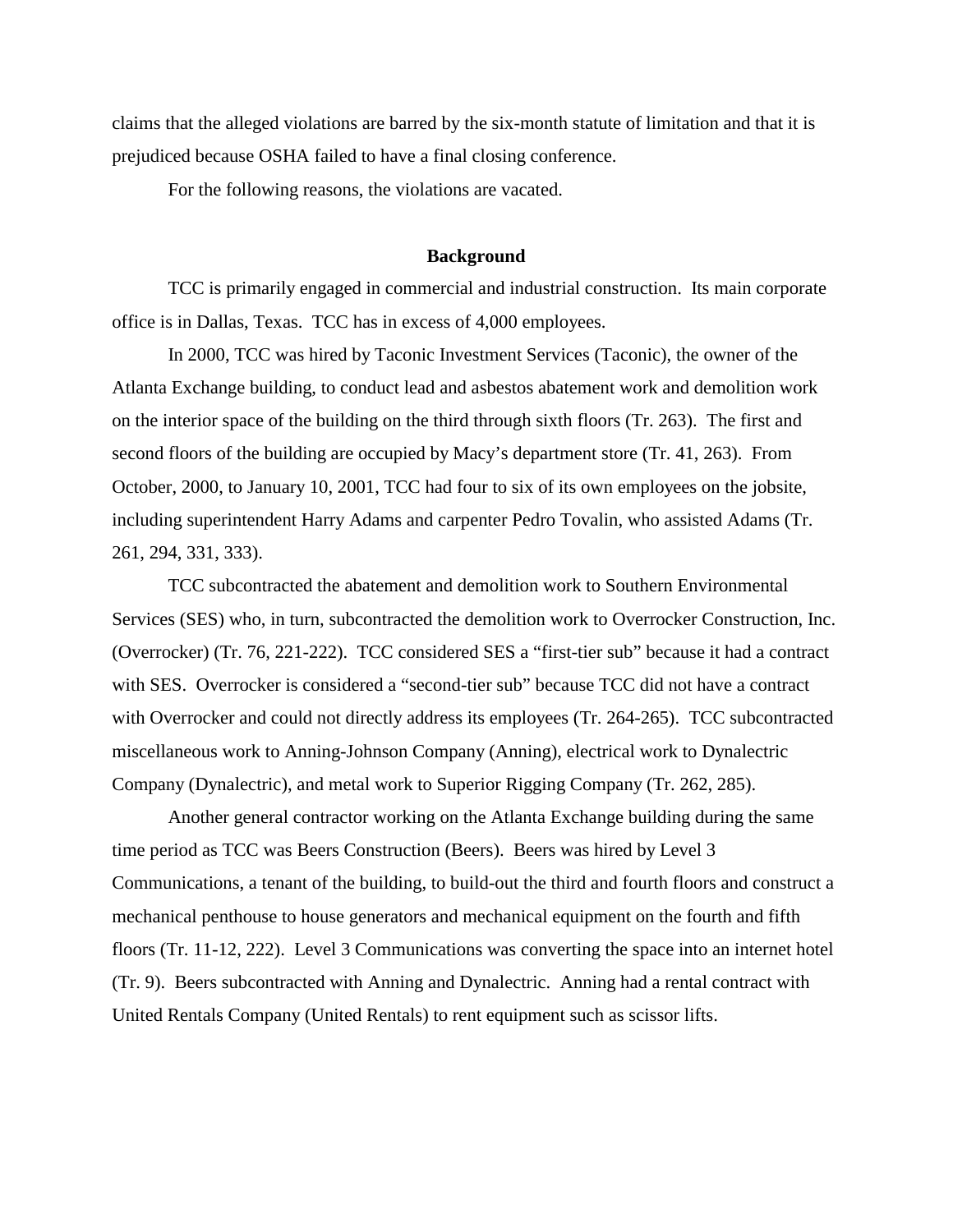Security for the jobsite was provided by Argenbright Security, who was hired by Taconic (Tr. 58, 273). Employees and visitors were supposed to sign in when they came on the jobsite, but this was not consistently enforced (Tr. 144, 274).

TCC did not have a contract with Argenbright, Beers, or United Rentals (Tr. 12, 222, 262, 273).

The demolition work involved removing walls, ceilings, electrical, plumbing, stairs and escalators (Tr. 223). Between mid-October and mid-November, 2000, the fourth-to-fifth floor north and south escalators were removed by Overrocker (Tr. 190, 226). The process involved first removing exterior pieces, such as the rubber handrails, treads, and stainless steel that covers the superstructure (Tr. 223). Employees had to work inside the steel frame of the escalator to remove the treads and to work on an aerial lift to remove the exterior stainless steel (Tr. 224). The motors for the escalator, located in a "machine room" which is a three-foot deep hole near the escalator, are removed (Exh. C-1; Tr. 202, 342). Finally, employees cut the steel frame, then pulled it down with chains (Tr. 203, 224, 338). The hole in the floor left by removal of the escalator was about 5 feet by 12 feet (Tr. 117).

Before the frame was removed, TCC installed wooden guardrails around the holes on the fourth floor left by the removal of the north and south escalators and machine rooms (Exhs. C-1, C-7; Tr. 231, 296). The guardrails were 6 to 12 feet away from the floor holes (Tr. 297, 322).

The third-to-fourth floor south escalator was not operational; however, employees used the escalator as a means of access between the third and fourth floors until mid-October, 2000 (Tr. 311-313). In mid-October, Beers complained that the dust coming up the third-to-fourth floor south escalator was interfering with their prep work on the fourth floor (Tr. 233, 306). To alleviate the dust, SES placed clear polyethylene over the top of the third-to-fourth floor escalator by gluing the edges to the concrete (Exh. C-7; Tr. 306, 307). Also, the guardrail was reconfigured to prevent downward access to the escalator (Tr. 298). According to superintendent Adams, a barricade was also placed in front of the escalator on the third floor at the same time (Tr. 298). The barricade, a four feet by four feet sheet of  $\Theta$  inch pressboard with gray laminate on it, was screwed to the rubber handrail of the escalator (Tr. 233, 298-299). The words "do not remove" and "no se quite" were written on the barricade (Exh. R-4B, Tr. 287, 299).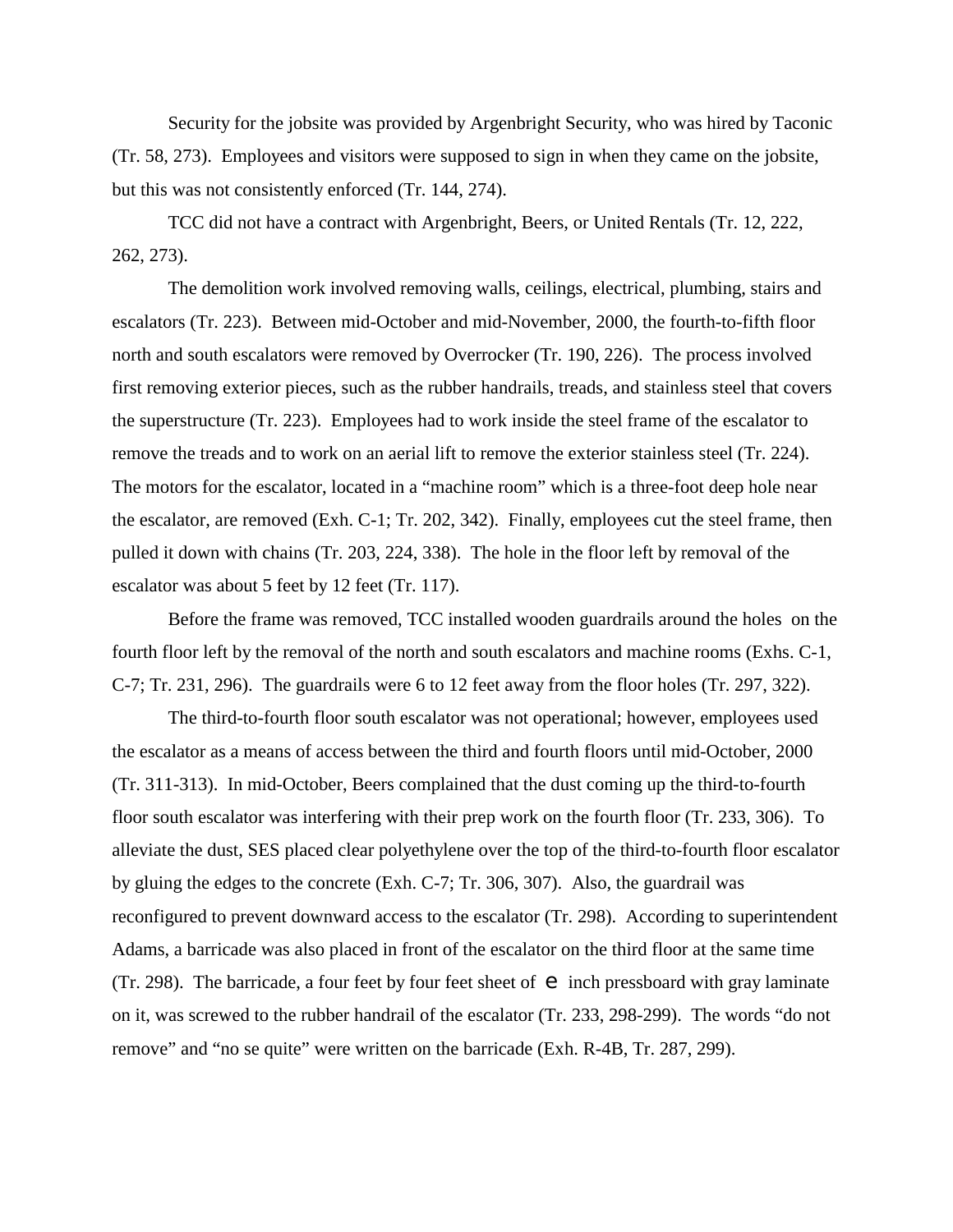On the morning of January 4, 2001, Larry Snead, Anning's project superintendent, telephoned United Rentals requesting repair for scissors lift #1899, located on the fourth floor (Exh. R-14; Tr. 363-365, 372). The scissors lift, used to lift personnel and equipment in order to wrap columns and beams for Beers, had a broken plug which was used to charge its batteries (Exhs. R-11, R-13; Tr. 363, 365, 372, 382-383). Snead stated that United Rentals told him that no one would come until the next morning (Tr. 366-367).

According to Wayne Ward, Anning's carpenter foreman, the general procedure for vendors coming on the jobsite was to schedule the vendors to arrive between 7:00 a.m. and 3:30 p.m., normal working hours, and for the vendors to go to the loading dock and telephone Ward (Tr. 387).

The dispatcher at United Rentals called its repair technician, Joseph Shipley, at 5:05 p.m. on January 4, 2001, and told him he could do the repair that day or first thing the next morning (Exh. R-14; Tr. 401, 405). Shipley told him he would do the repair work that day.

Sometime after 5:05 p.m. on January 4, 200l, Shipley entered the jobsite. It is not known how he accessed the building. He did not sign-in on the security log kept by Argenbright Security (Exh. R-6, Tr. 273).

At approximately 6:30 a.m. the next morning, on January 5, 2001, Shipley's body was found on the third floor directly below the hole in the fourth floor (Exh. C-6, Tr. 317). Although it appears that Shipley fell 17 feet through the floor hole in the fourth floor, near the third-tofourth floor south escalator, it is not known how he fell. There were no witnesses to the accident.

That morning, there was no barricade in front of the third floor south escalator. It was laying on the floor with a corner broker off; there was a slit in the plastic sheet that covered the floor hole in the fourth floor; and part of the guardrail around the floor holes on the fourth floor was laying down on the floor (Exhs. C-4, R-4B, R-5; Tr. 131, 146, 165, 300). There were pieces of sprinkler pipe strewn about on the fourth floor and one joint pipe was found near Shipley's body on the third floor (Tr. 251). That morning, police, coroner's staff, and ambulance attendants came onto the jobsite. The jobsite was shut down that day (Tr. 74).

As a result of this fatality, OSHA began an investigation of the jobsite at approximately 10:00 a.m. on January 5, 2001. CO Cochran conducted an opening conference with TCC, Beers, Anning, Anning's union representative, United Rentals, and Taconic (Tr. 72-73). CO Cochran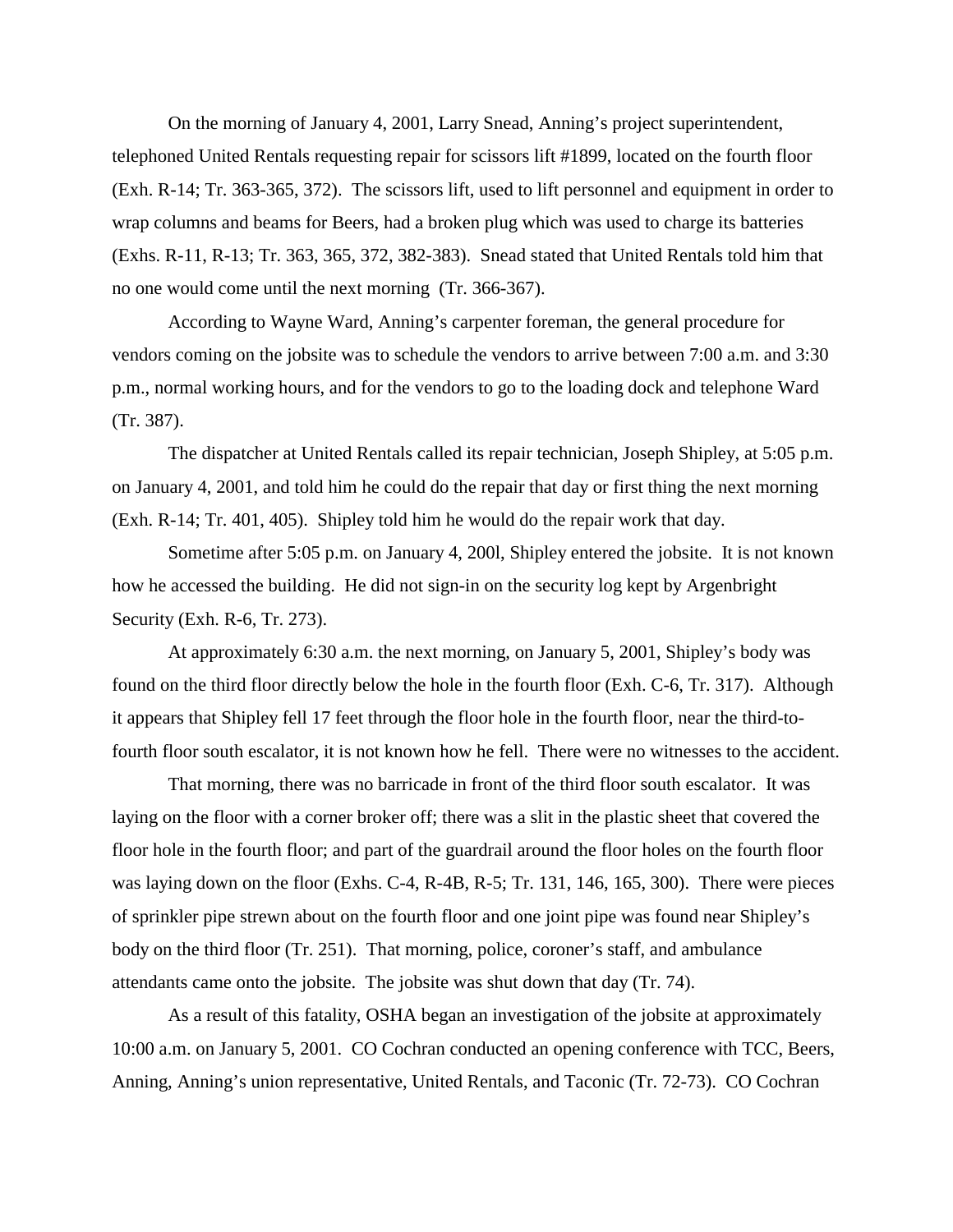returned to the worksite on January 10, 2001, and conducted an initial closing conference with the same group (Exh. R-1; Tr. 84, 139). On January 17-18, 2001, CO Cochran returned to the jobsite to conduct employee interviews.

Based on this inspection, citations were issued to TCC and to Overrocker.

## **DISCUSSION**

#### **Timely Issuance of Citation - § 9(c)**

TCC asserts that the citation was not timely issued. OSHA began its investigation on January 5, 2001, and the citation was issued on April 5, 2001.

Section 9(c) of the Occupational Safety and Health Act (Act) provides that "[N]o citation may be issued under this section after the expiration of six months following the occurrence of any violation." 29 U. S. C. § 658(c).

The purpose is "to ensure that claims are prosecuted while the events are still fresh, and witnesses can be obtained." *Safeway Store No. 914,* 16 BNA OSHC 1504, 1509 (No. 91-373, 1993). The Review Commission has long held that "an uncorrected violation may be cited six months from the time the Secretary discovers, or reasonably should have discovered, the facts necessary to issue a citation. *Kasper Electroplating Corp.,* 16 BNA OSHC 1517, 1519 (No. 90- 2866, 1993).

The Secretary is not alleging any violations prior to October 5, 2001, six months before the citation was issued. The citation was timely issued within the statute of limitations.

#### **Closing Conference**

TCC contends that OSHA did not conduct a final closing conference after completing its inspection. Section 1903.7(e) of 29 C.F.R. provides:

At the conclusion of an inspection, the Compliance Safety and Health Officer shall confer with the employer or his representative and informally advise him of any apparent safety or health violations disclosed by the inspection. During such conference, the employer shall be afforded an opportunity to bring to the attention of the Compliance Safety and Health Officer any pertinent information regarding conditions in the worksite.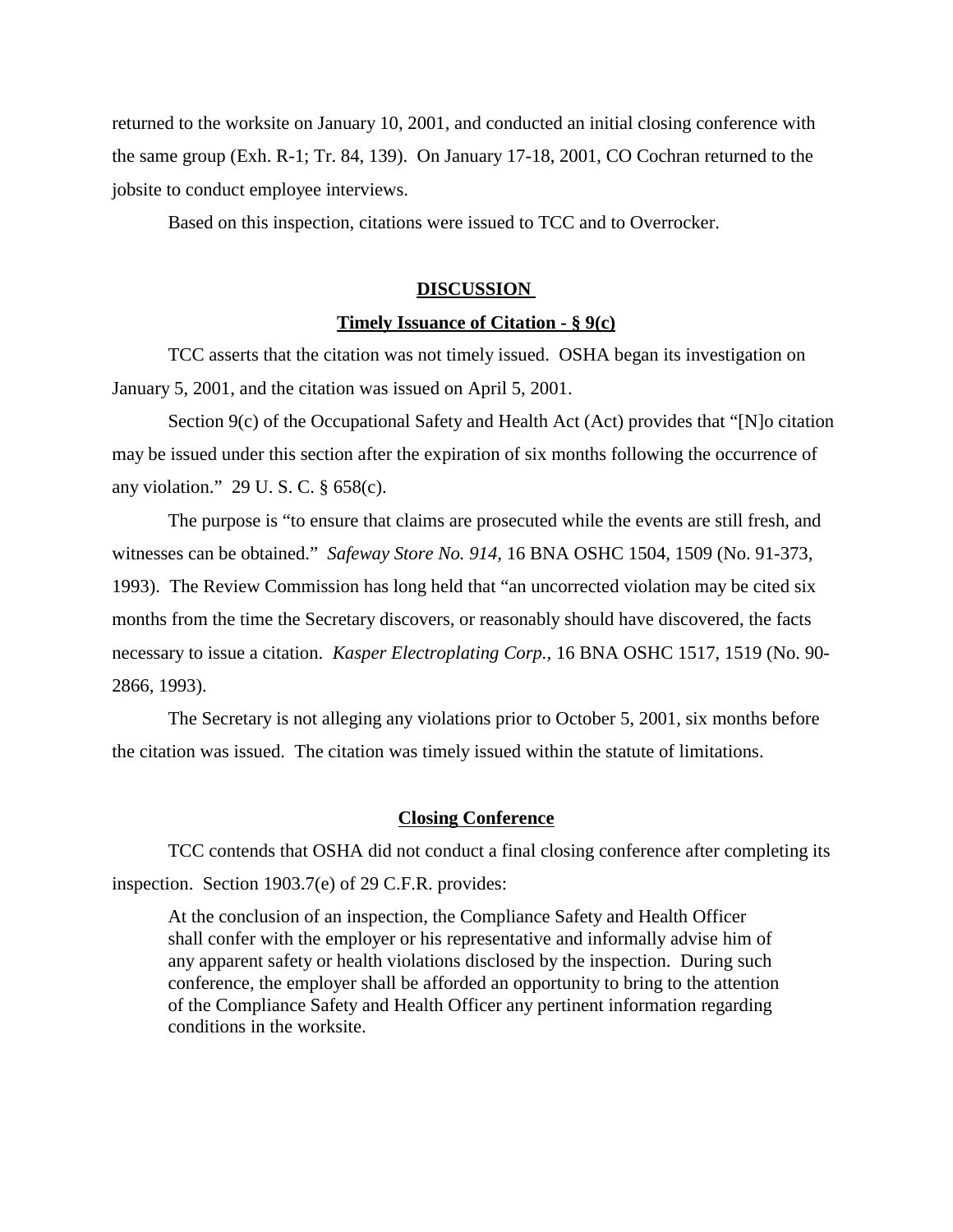CO Cochran testified that he held an initial closing conference with TCC, Beers, SES, Anning, Anning's carpenter union, United Rentals, and Taconic on January 10, 2001. He provided them with the OSHA 3000 pamphlet ("Employer's Rights and Responsibilities" following an inspection), discussed violations and potential citations, and asked if anyone wanted to add anything (Tr. R-1, Tr. 84-85). CO Cochran conducted employee interviews on January 17–18, 2001. On January 18, he informed Jack D. Smith, TCC safety director, and Gerald Woody, TCC project superintendent, about the findings of the interviews and told them that he would telephone later and conduct a final closing conference if things changed (Tr. 92, 142). CO Cochran did not telephone TCC later because he stated it was not necessary to have a final closing conference since he had not discovered any new information that would change the initial closing conference (Tr. 171).

TCC does not dispute that there was an initial closing conference on January 10, 2001 and additional discussion on January 18, 2001. "Unless prejudicial, the relaxation or modification of such a procedural regulation [the requirement for a closing conference] does not warrant an invalidation of an agency's action." *Kast Metals Corp.,* 5 BNA OSHC 1861, 1862- 1863 (No. 76-657, 1977) (citations not vacated since employer failed to demonstrate how it was specifically prejudiced by the failure to hold a closing conference).

In this case, TCC has not shown any prejudice. The initial closing conference provided TCC with information regarding the alleged violations and proposed citations and an opportunity to discuss pertinent information regarding the worksite.

TCC's claim that OSHA failed to hold a closing conference is rejected.

### **Alleged Violations**

The Secretary has the burden of proving, by a preponderance of the evidence, a violation of the standard.

In order to establish a violation of an occupational safety or health standard, the Secretary has the burden of proving: (a) the applicability of the cited standard, (b) the employer's noncompliance with the standard's terms, (c) employee access to the violative conditions, and (d) the employer's actual or constructive knowledge of the violation (*i.e.,* the employer either knew, or with the exercise of reasonable diligence could have known, of the violative conditions).

*Atlantic Battery Co.*, 16 BNA OSHC 2131, 2138 (No. 90-1747, 1994)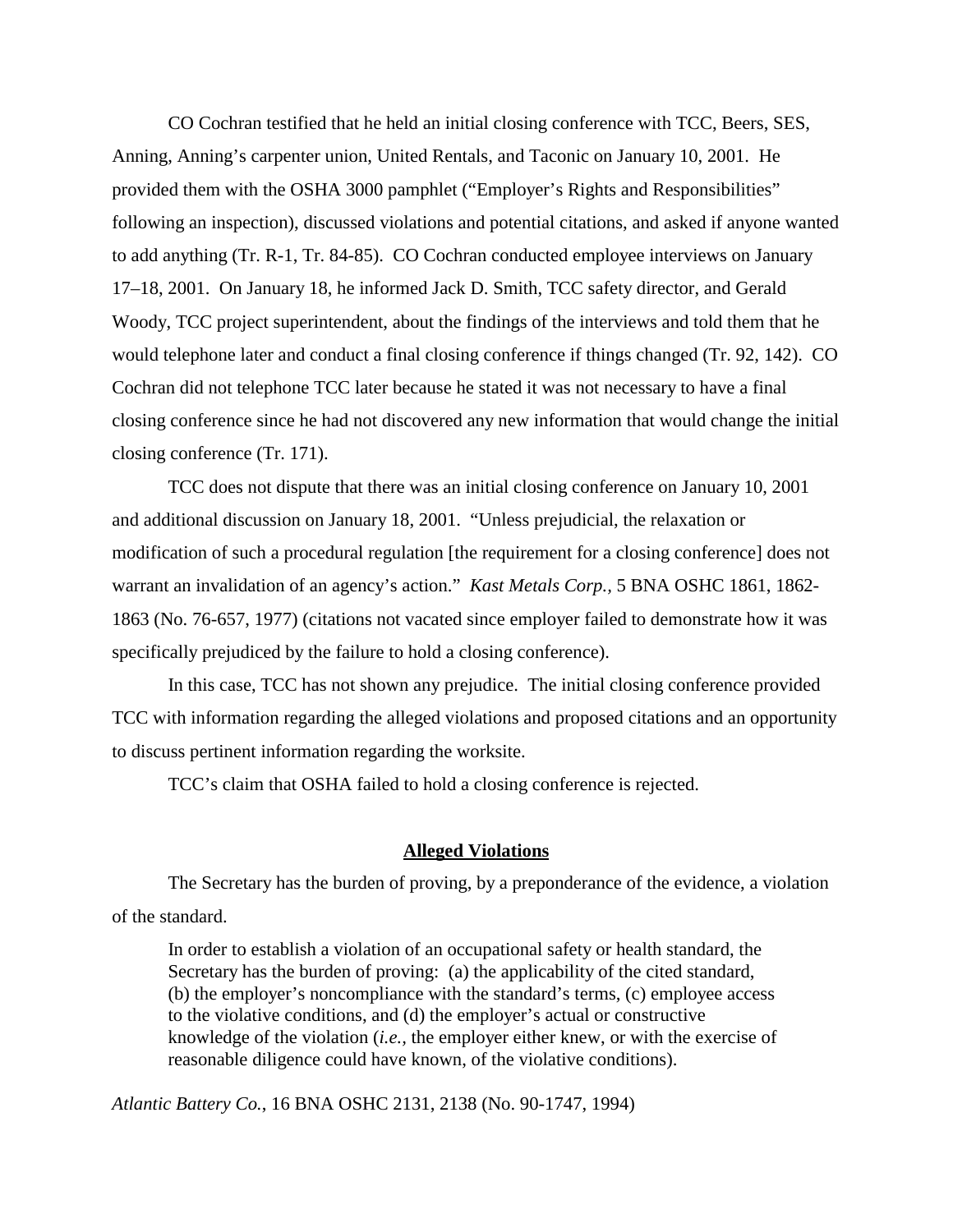It is undisputed that the construction standards at Part 1926 apply to TCC. Also, TCC had actual knowledge of the floor holes and the need to barricade the third floor escalator to prevent access.

# **Multi-employer Worksite Doctrine1**

The Review Commission has long held that a general contractor such as TCC on a multiple employer project possesses sufficient control over the entire worksite to assure that the other employers fulfill their obligations with respect to employee safety which affect the entire worksite. *Anning-Johnson Co.,* 4 BNA OSHC 1193, 1199 (No. 3694, 1976) and *Grossman Steel & Aluminum Corp.,* 4 BNA OSHC 1185, 1188 (No. 12775, 1976). However, the duty imposed on a general contractor is a reasonable one. A general contractor is responsible for violations of other employers where it could reasonably be expected to prevent or detect and abate the violations due to its supervisory authority and control over the worksite. *Centex-Rooney Construction Co.,* 16 BNA OSHC 2127, 2130 (No. 92-0851), 1994. This duty applies to an employer even if its own employees are not exposed to the hazard. *Flint Engineering & Construction Co.,* 15 BNA OSHC 2052, 2055 (No. 90-2873, 1992).

It is undisputed that TCC did not create the conditions alleged in the citation and none of its own employees were exposed to these conditions. TCC admits that it was responsible for correcting unsafe conditions on the jobsite as to the demolition work and had sufficient supervisory authority to obtain abatement of the alleged violations.

TCC gave its subcontractors copies of its safety program for the Atlanta Exchange site that specifically addresses holes and fall protection (Exh. R-7, paragraphs D14 & D16; Tr. 237). TCC required its subcontractors to follow the TCC safety program and they were required to distribute it to their employees and subcontractors (Tr. 238). TCC provided fall protection training on this jobsite to subcontractors (Tr. 284). TCC's safety director, Smith, discussed safety related items with all its subcontractors and did weekly safety audits of the jobsite (Tr.

<sup>&</sup>lt;sup>1</sup>TCC's argument that the multi-employer worksite doctrine is not applicable in the Eleventh Circuit (to which this case could be appealed) is rejected. There is no showing that the Eleventh Circuit, as a matter of law, rejects the multi-employer worksite doctrine. The Review Commission has determined that there is no Eleventh Circuit precedent and that application of Commission precedent is not precluded in an Eleventh Circuit case. *McDevitt Street Bovis., Inc.,* 19 BNA OSHC 1108 (No. 97-1918, 2000).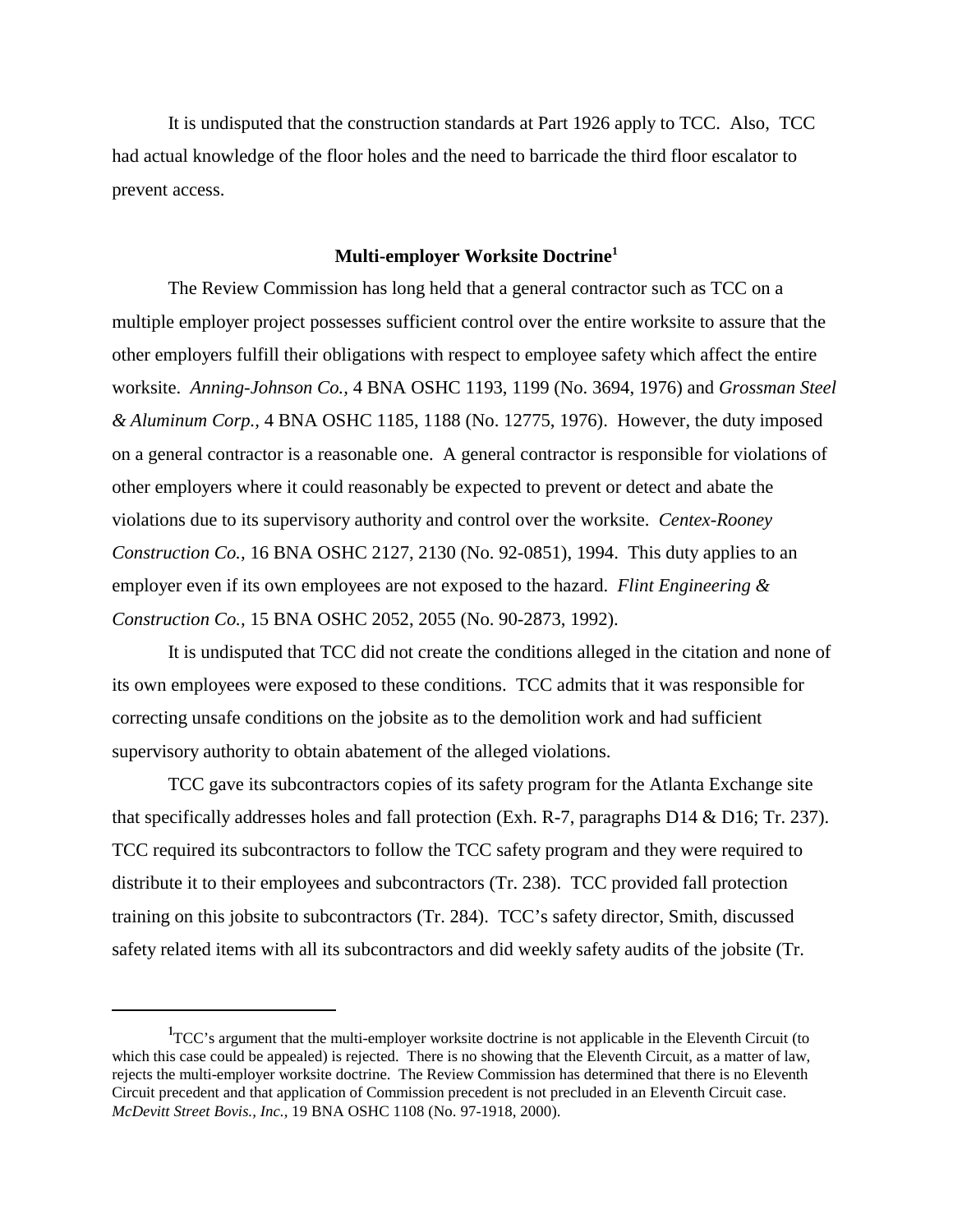221, 239). One of TCC's superintendents, Adams, did daily walk-around safety checks of the jobsite and maintained the guardrails and barricade (Tr. 306, 320).

TCC had no contractual relationship with United Rentals. Anning made the repair call to United Rentals for work it was doing for Beers, not TCC. Anning had no reason to notify TCC that a repair technician was coming on site. Anning was not even aware that the repair technician was coming on January 4, 2001. TCC had no reason to know the repair technician was coming on site, after hours, on January 4, 2001. No TCC employees were on site after hours.

Where the employer inspects or examines the worksite, "the burden is on the Secretary to demonstrate that the employer's failure to discover the violative conditions was nevertheless due to a lack of reasonable diligence." *Texas A. C. A., Inc.,* 17 BNA OSHC 1048, 1050 (No. 91- 3467, 1995). In this case, the Secretary failed to show that TCC knew or reasonably should have known that a repair technician of a vendor with a rental contract with a subcontractor of another general contractor would enter the jobsite after hours.

## **Alleged Serious Violation of 29 C. F. R. § 1926.851(a)**

The citation alleges that TCC failed to install a barricade at the bottom of the third floor south escalator to prevent access to the fourth floor south holes, near the top of the escalator, caused by the removal of the fourth-to-fifth floor escalator. Section 1926.851(a) provides:

Only those stairways, passageways, and ladders, designated as a means of access to the structure of a building, shall be used. Other access ways shall be entirely closed at all times.

On January 5, 2001, CO Cochran did not see a barricade at the bottom of the third floor south escalator (Tr. 95). The barricade was laying on the floor with a corner broken off. When he returned to the site on January 10, 2001, there was a barricade (pressed wood board) blocking access to the third floor south escalator. CO Cochran never saw any employees using the third floor south escalator (Tr. 161).

According to TCC superintendent Adams, he and carpenter Tovalin installed a barricade in November, 2000, to prevent access to the third floor south escalator, at the bottom of the escalator, at the same time plastic was put up for dust prevention (Tr. 298). Adams had written "do not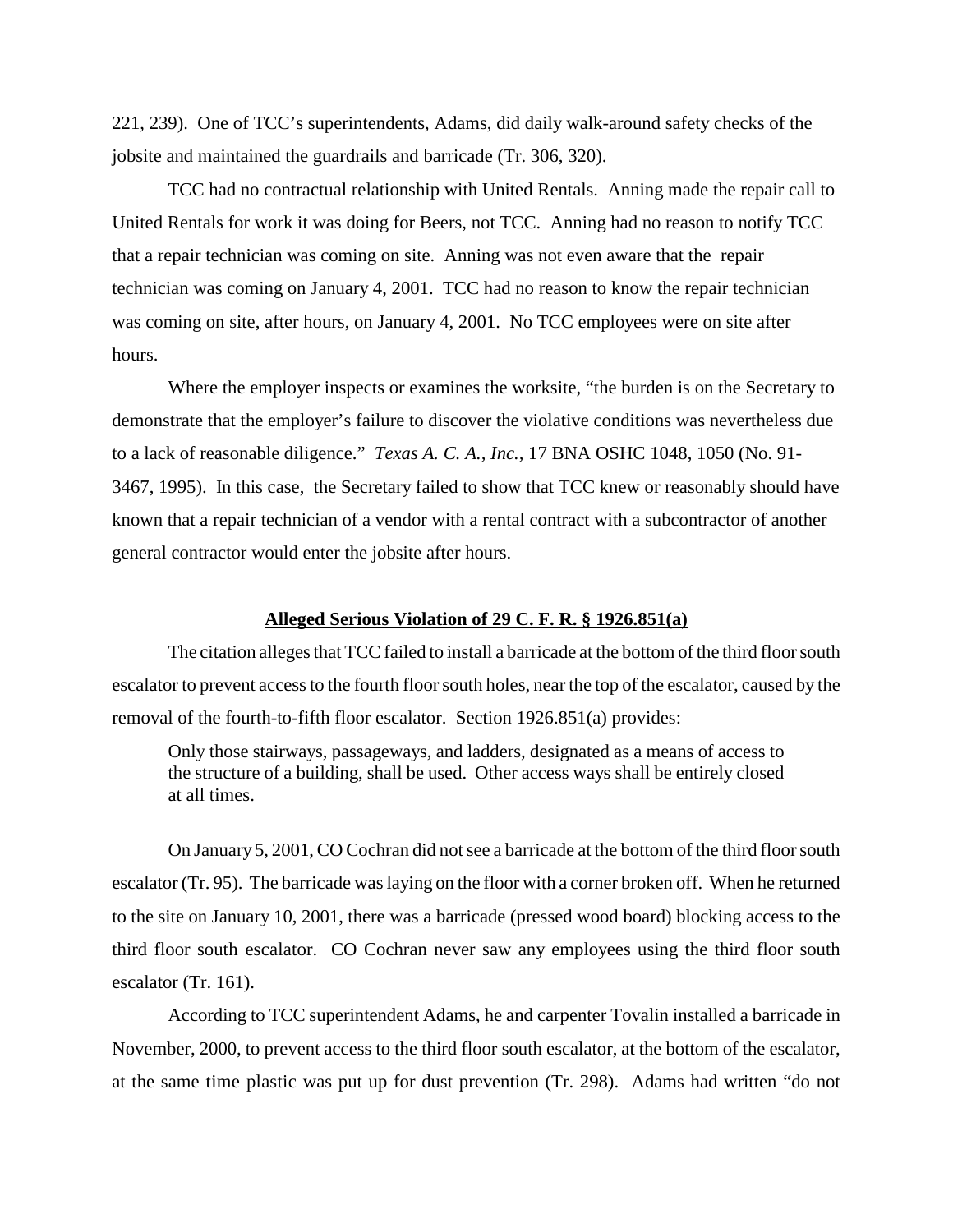remove" in English and Spanish on the board. Adams, who walked the jobsite about 20 times a day every day, stated that the barricade remained in place until the day of the accident (Tr. 306). Adams stated that the barricade was in place when he left the jobsite on January 4, 2001, around 5:00 p.m. (Tr. 309). When he returned to work the next morning, around 6:30 a.m., the barricade was laying on the floor and part of it was broken off (Tr. 310).

Adams' testimony, regarding the existence of the barricade, is supported by other witnesses. TCC safety director, Smith, who was on site at least once a week, testified that there was a barricade in front of the third floor south escalator (Tr. 221, 255). Wayne Ward, Anning's carpenter foreman, who started work on the third floor in November – December, 2000, stated that the barricade was always up in front of the third floor south escalator and that the plywood had something written on it (Tr. 382, 388). Clete Myers, Dynalectric's foreman, who was on site full time from October, 2000, to January, 2001, stated that there was a sheet of plywood with "do not enter" or "do not remove" in front of the third floor south escalator (Tr. 286-287).

Conversely, there was testimony that there was no barricade. Evan Jahn, Beers project manager, who was at the jobsite about three or four days a week for meetings and to review the progress of the job, testified that he never saw a barricade; but he also never saw employees using the third floor south escalator (Tr. 37, 54). Wanda Dykes, an Argenbright security guard who was assigned to patrol the third floor from 3:30 p.m. to 11:30 p.m. on January 4, 2001, stated that there was no barrier in front of the third floor south escalator (Tr. 63). However, her testimony is unreliable because she stated she never saw Shipley's body on the third floor even though she was supposed to be patrolling the third floor that night; Argenbright told her that Shipley's relatives were planning to file a civil lawsuit against Argenbright; and she was absent from the job for a few hours on the night of the accident.

The existence of the barricade in front of the third floor south escalator to prevent access on January 4, 2001, is supported by a preponderance of the evidence. Other than the repair technician from United Rentals, there is no evidence that employees used the escalator to access the fourth floor when the floor holes were opened in November, 2000. Even with regard to the repair technician, it is speculative that he used the third-to-fourth floor south escalator.

The Secretary also alleges that the third floor south escalator should have been barricaded before mid-October to prevent access to the holes. CO Cochran stated that the distance between the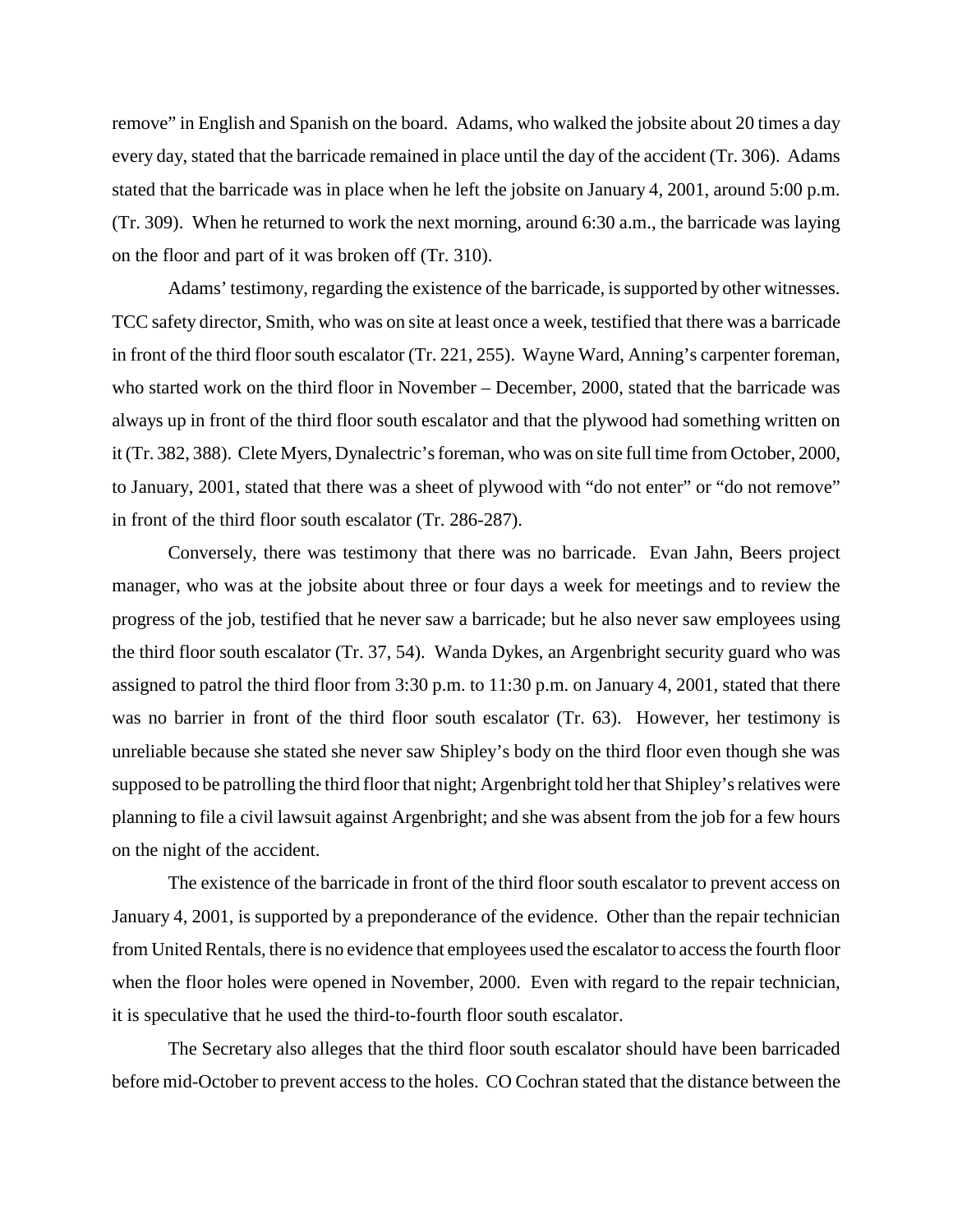third and fourth floors was 17 feet. The record shows that the fourth floor holes were not open prior to the demolition of the third floor ceiling in November and December, 2000 (Tr. 207, 343). Brumagin, Overrocker's foreman, testified that the machine hole on the fourth floor next to the top of the third-to-fourth floor south escalator was about three feet deep, and the escalator hole was about three and one-half feet deep because the bottom of each hole was the ceiling of the third floor (Tr. 202, 204, 342). Brumagin stated that he and his crew never worked on a hole greater than six feet deep when demolishing the escalators on the fourth floor (Tr. 338). CO Cochran admitted that he did not know the depth of the holes when the fourth-to-fifth floor escalators were removed (Tr. 149). Thus, employees using the third-to-fourth floor escalator to access the fourth floor before the barricade was installed in mid-October were not exposed to a fall hazard on the fourth floor.

Because there was a barricade in place at the bottom of the third-to-fourth floor south escalator when the third floor ceiling was demolished in December, 2000, there was no access to the holes on the fourth floor. Accordingly, the record fails to support a violation of § 1926.851(a).

#### **Alleged Repeat Violation of 29 C. F. R. § 1926.501(b)(4)(i)**

The citation alleges that TCC failed to protect employees from falling 17 feet to a concrete floor through the floor holes created by removal of the south escalator from the fourth to fifth floor, and by removal of the north escalator from the third to fourth floors and fourth to fifth floors. Section 1926.501(b)(4(i) provides:

(4) *Holes*. (i) Each employee on walking/working surfaces shall be protected from falling through holes (including skylights) more than 6 feet (1.8 m) above lower levels, by personal fall arrest systems, covers, or guardrail systems erected around such holes.

It is undisputed that in mid-October 2000 wooden guardrails, which complied with the guardrail standards, were installed around the floor holes created by the removal of the fourth-to-fifth floor north and south escalators and the third-to-fourth floor north escalator. Brumagin admitted that he and other Overrocker employees worked inside the guardrails on the fourth floor to complete escalator demolition and were not tied off because the holes were only three to three and one-half